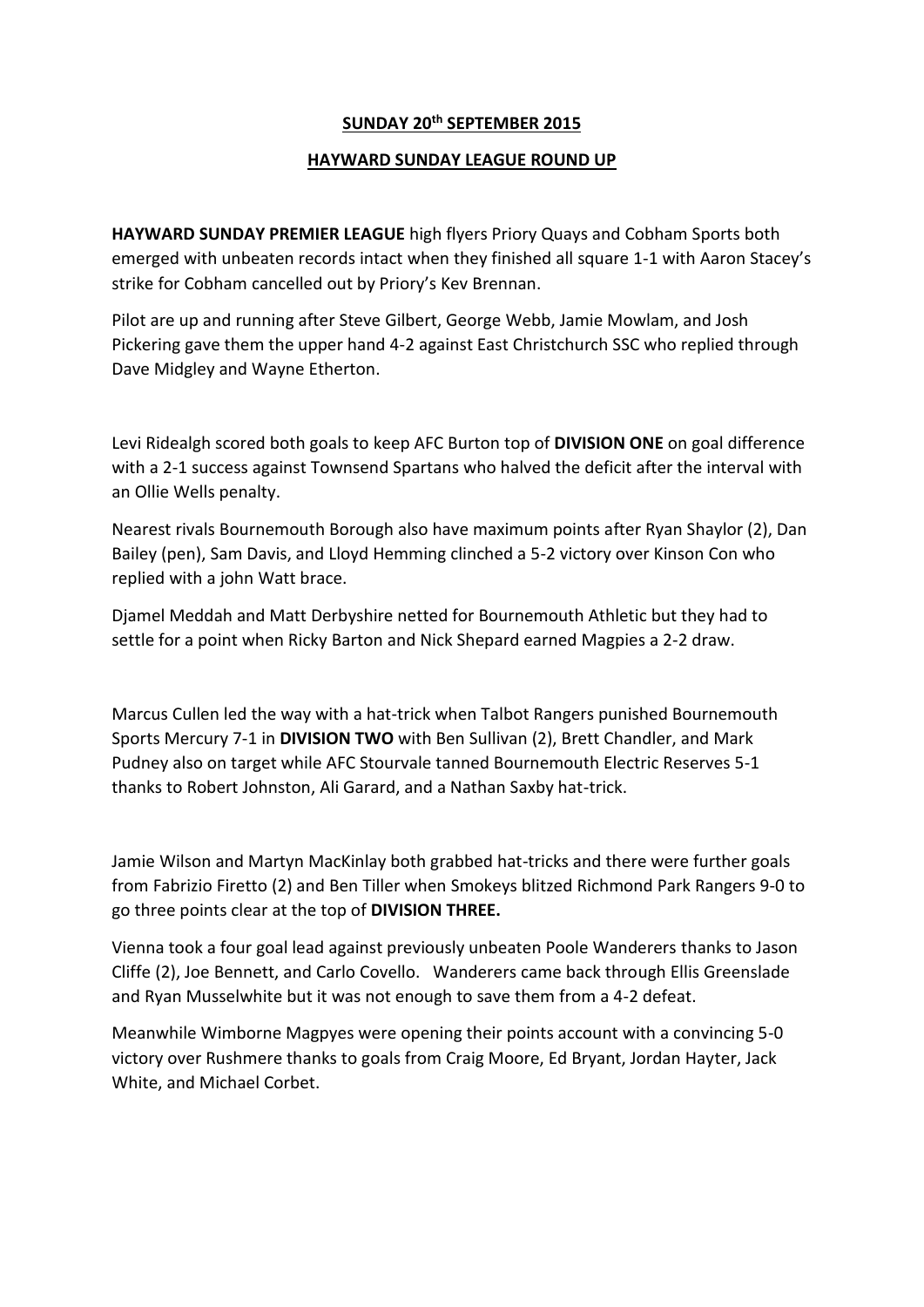3-2 ahead at the break, JP Morgan buried Boscombe Celtic under an avalanche of second half goals, winning 10-3 to take over of top of **DIVISION FOUR**. Fergal McClosky rattled in four during the second half blitz with Greg Jones finishing with a hat-trick while Josh Hartley, Craig Whittaker, and Will Scudder added one each.

Victoria Cross Reserves go third after Kane Darbinson, Tom Smart, and Stuart McFarlan bagged two apiece in their 6-0 drubbing of Cranborne while Jordan Whittle scored all three West Howe goals when they drew 3-3 with Priory Quays Reserves.

Tom Flynn and Luke McCoy plundered five and four goals respectively when Bournemouth Electric A crushed Tower Park 13-1 to go top of **DIVISION FIVE** with Chris Hack, Keiron Bichard, Sean McCoy, and Liam McGlynn also on target.

Meanwhile Mike Kitson notched a hat-trick in Throop United Reserves' 6-1 triumph over Ferndown Wayfarers with the other goals coming from John Bailey (2) and Michael Reeks.

Christchurch Starre opened up a three point lead at the summit in **DIVISION SIX** when Anthony Brandreth (2), Lee Burton, Jamie Smith, Aron Harris, and Serge Kacans accounted for Upton Sociedad 6-1.

Robin Tennant netted for nearest rivals Fordingbridge Turks but they went down 3-1 to goals from Luke Charig, Shaun Parker-Baiton, and Darrell Foster against Kinson Borough while West Mullen just got the better of Avon Social 5-4 thanks to Tom Price, Mitch Hack, Joe Warden, Jamie Robinson, and an own goal.

Josh Thompson struck twice when Vienna Reserves tonked JP Morgan Reserves 6-1 to go two points clear in **DIVISION SEVEN** with Joe Macey, Craig Poole, Dan Pearson, and Matt Singleton adding one each.

Pilot Reserves go second after spanking Redhill Rangers 6-0 with goals from Damian Mudge (2), Tom Rudd (2), Rod Southwell, and Gary Williams.